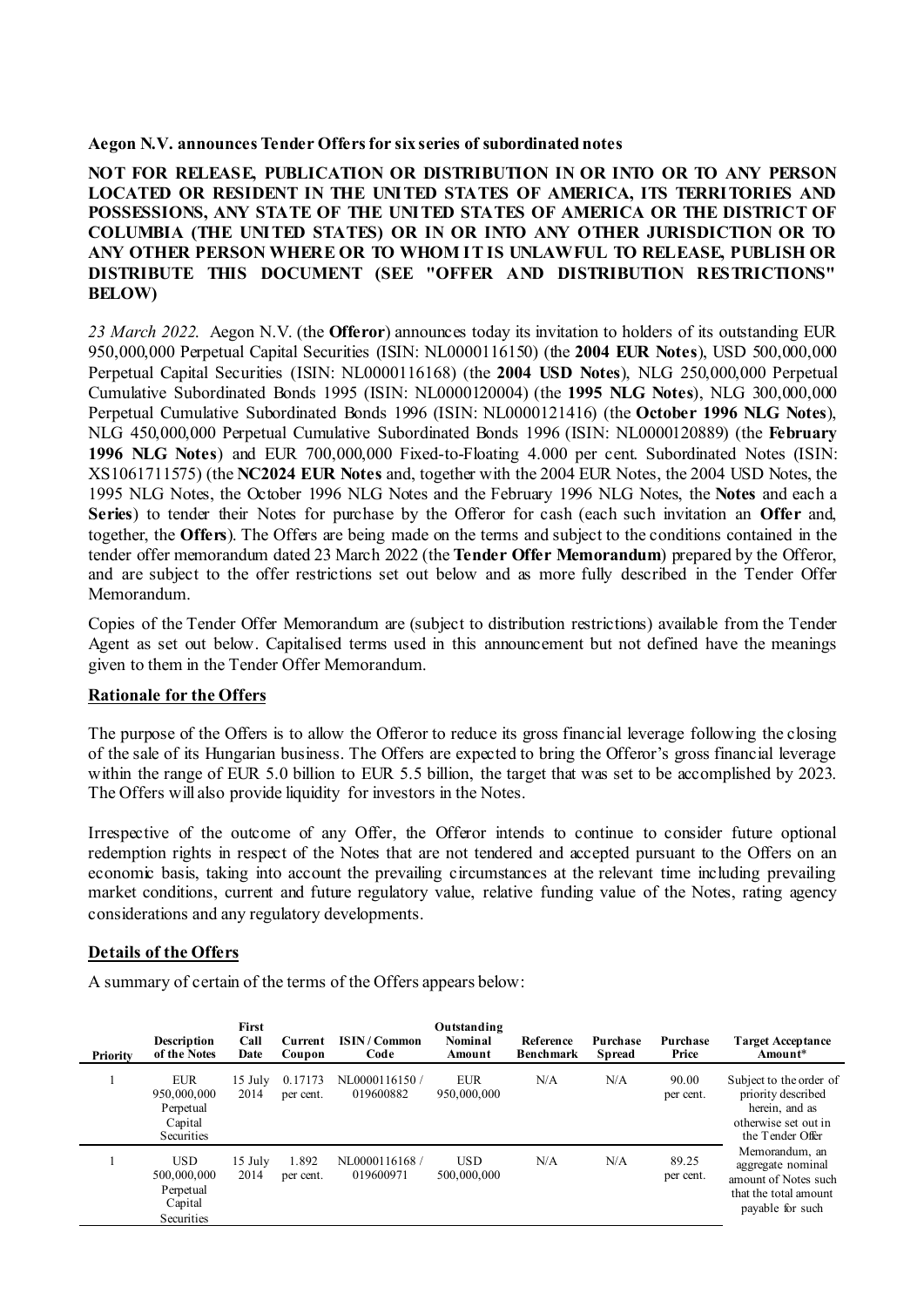| $\overline{c}$ | <b>NLG</b><br>250,000,000<br>Perpetual<br>Cumulative<br>Subordinated<br><b>Bonds</b> 1995                | 8 June<br>2005        | 1.506<br>per cent. | NL0000120004 /<br>5760640  | <b>NLG</b><br>250,000,000 | N/A                                      | N/A        | 97.25<br>per cent.                                                                                                                                                        | Notes (converted into<br>Euro Equivalent,<br>where applicable) is<br>up to<br>EUR 375,000,000**<br>(excluding all<br>Accrued Interest<br>Payments in respect of<br>such Notes accepted<br>for purchase) |
|----------------|----------------------------------------------------------------------------------------------------------|-----------------------|--------------------|----------------------------|---------------------------|------------------------------------------|------------|---------------------------------------------------------------------------------------------------------------------------------------------------------------------------|---------------------------------------------------------------------------------------------------------------------------------------------------------------------------------------------------------|
| $\mathfrak{2}$ | NLG<br>300,000,000<br>Perpetual<br>Cumulative<br>Subordinated<br><b>Bonds</b> 1996                       | 14<br>October<br>2008 | 1.425<br>per cent. | NL0000121416/<br>6952704   | <b>NLG</b><br>300,000,000 | N/A                                      | N/A        | 95.00<br>per cent.                                                                                                                                                        |                                                                                                                                                                                                         |
| $\overline{c}$ | <b>NLG</b><br>450,000,000<br>Perpetual<br>Cumulative<br>Subordinated<br><b>Bonds</b> 1996                | 4<br>March<br>2011    | 0.496<br>per cent. | NL0000120889 /<br>6352081  | <b>NLG</b><br>450,000,000 | N/A                                      | N/A        | 90.00<br>per cent.                                                                                                                                                        |                                                                                                                                                                                                         |
| $\mathfrak{2}$ | <b>EUR</b><br>700,000,000<br>Fixed-to-<br>Floating<br>4.000 per<br>cent.<br>Subordinated<br><b>Notes</b> | 25<br>April<br>2024   | 4.000<br>per cent. | XS1061711575/<br>106171157 | <b>EUR</b><br>700,000,000 | 2024<br>Interpolated<br>Mid Swap<br>Rate | $+125$ bps | Tobe<br>determined<br>by reference<br>to the sum<br>of the<br><b>NC2024</b><br><b>EUR</b> Notes<br>Purchase<br>Spread and<br>the 2024<br>Interpolated<br>Mid-Swap<br>Rate |                                                                                                                                                                                                         |

\* The Offeror reserves the right, in its sole discretion, to increase or decrease the Target Acceptance Amount.

\*\* The Offeror will pay the Purchase Price and Accrued Interest for (i) the 2004 EUR Notes, the 1995 NLG Notes, the October 1996 NLG Notes, the February 1996 NLG Notes and the NC2024 EUR Notes in euro and (ii) the 2004 USD Notes in US Dollars.

### **Purchase Prices**

In respect of each Series, the Offeror will pay for Notes of the relevant Series accepted by it for purchase pursuant to the relevant Offer a price (in respect of each Series, the **Purchase Price**) which:

- (a) in the case of the Notes (except for the NC2024 EUR Notes), will be as set out in the table above; and
- (b) in the case of the NC2024 EUR Notes, will be determined at or around 11.00 a.m. (CET) on 1 April 2022 (such time and date the **Pricing Time**) in the manner described in the Tender Offer Memorandum by reference to the sum (such sum, the **NC2024 EUR Notes Purchase Yield**) of a purchase spread of +125 bps (the **NC2024 EUR Notes Purchase Spread**) and the 2024 Interpolated Mid-Swap Rate.

The Purchase Price in respect of the NC2024 EUR Notes will be determined in accordance with market convention and expressed as a percentage of the nominal amount of the relevant Notes accepted for purchase pursuant to the relevant Offer (rounded to the nearest 0.001 per cent., with 0.0005 per cent. rounded upwards), and is intended to reflect a yield to the first call date (being 25 April 2024) of the NC2024 EUR Notes on the Settlement Date based on the NC2024 EUR Notes Purchase Yield. Specifically, the Purchase Price in respect of the NC2024 EUR Notes will equal (a) the value of all remaining payments of principal and interest on the NC2024 EUR Notes up to and including the scheduled first call date (being 25 April 2024) of the NC2024 EUR Notes (assuming such Notes are redeemed in full at their nominal amount on such date), discounted to the Settlement Date at a discount rate equal to the NC2024 EUR Notes Purchase Yield, minus (b) Accrued Interest for such Series.

### **Accrued Interest**

The Offeror will also pay an Accrued Interest Payment in respect of any Notes accepted for purchase pursuant to the Offers.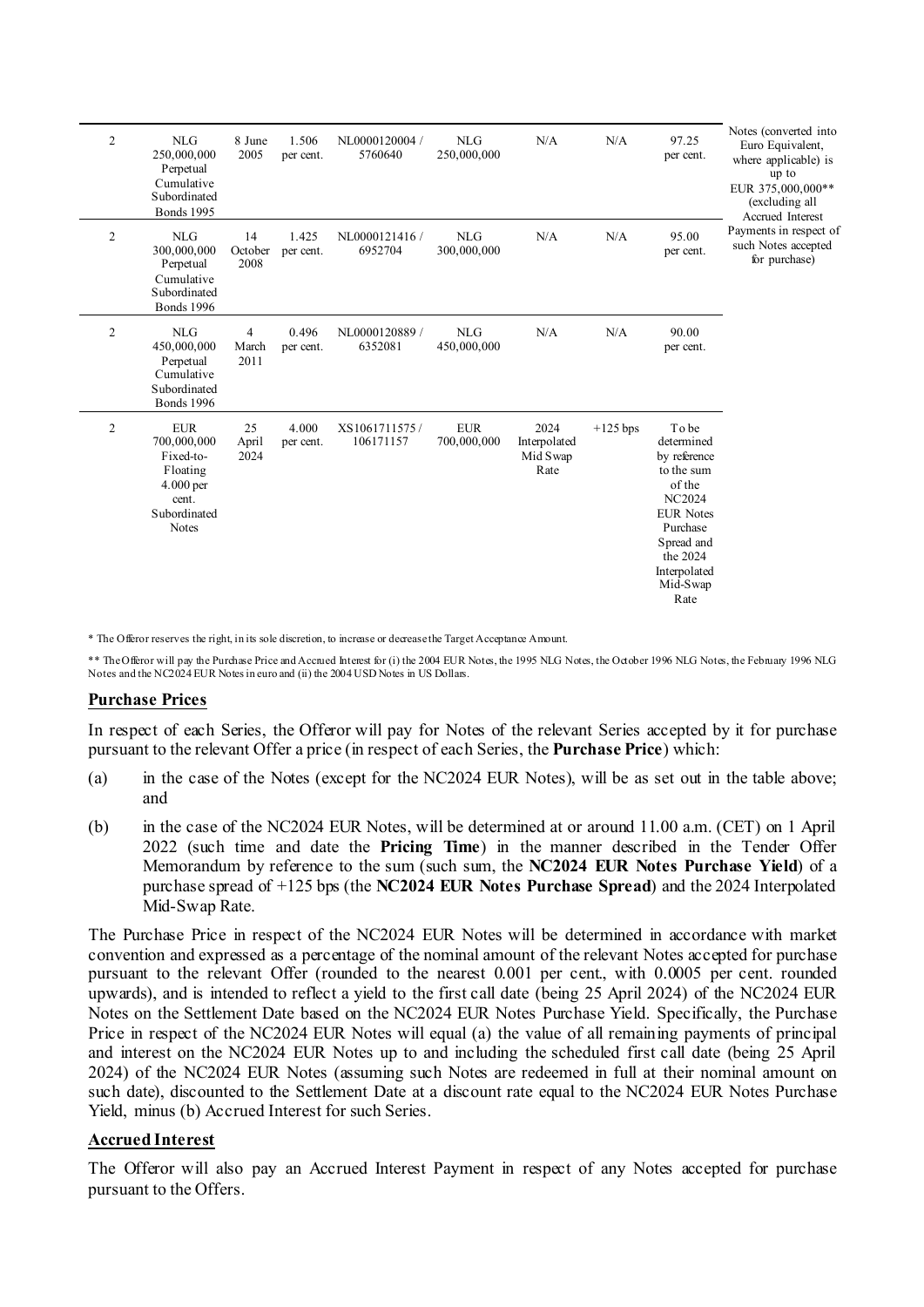# **Payment of Purchase Price and Accrued Interest**

The Offeror will pay the Purchase Price and Accrued Interest for (i) the 2004 EUR Notes, the 1995 NLG Notes, the October 1996 NLG Notes, the February 1996 NLG Notes and the NC2024 EUR Notes in euro and (ii) the 2004 USD Notes in US Dollars. For the purposes of converting any Dutch Guilders amount into euro, the Offeror will use the exchange rate 1 euro =  $2.20371$  NLG, in accordance with the official exchange rate for euro to Dutch Guilders.

# **Target Acceptance Amount, Priority of Acceptance, Series Acceptance Amounts and Scaling**

If the Offeror decides to accept any Notes for purchase pursuant to the Offers, the Offeror proposes to accept for purchase an aggregate nominal amount of such Notes such that the total amount payable by it for all such Notes accepted for purchase pursuant to the relevant Offer(s) (excluding all Accrued Interest Payments in respect of such Notes accepted for purchase), converted (where applicable) into the Euro Equivalent at the Applicable US Dollar/Euro Exchange Rate and/or the Applicable Dutch Guilders/Euro Exchange Rate, as the case may be, is up to EUR 375,000,000 (the **Target Acceptance Amount**), although the Offeror reserves the right, in its sole discretion, to accept significantly more or less than the Target Acceptance Amount for purchase pursuant to the Offers (the final aggregate nominal amount of Notes accepted for purchase pursuant to the Offers being the **Final Acceptance Amount**).

If the Offeror decides to accept any Notes for purchase pursuant to the relevant Offer(s), it proposes to accept Notes validly tendered for purchase pursuant to the relevant Offer(s) in the order of the related Priority Level set out in the table on page 1 and 2 of the Tender Offer Memorandum (each a **Priority Level**), beginning with the Notes with Priority Level 1. **The Offeror does not intend to accept any valid tenders of Notes shown in the table on page 1 or 2 of the Tender Offer Memorandum with a Priority Level of 2 unless it has accepted all valid tenders of Notes shown in the table on page 2 of the Tender Offer Memorandum**  with a Priority Level of 1 in full, with no *pro rata* scaling. The final aggregate amount payable for all Notes accepted for purchase in respect of each Priority Level (excluding all Accrued Interest Payments in respect of such Notes accepted for purchase), converted (where applicable) into the Euro Equivalent at the Applicable US Dollar/Euro Exchange Rate and/or the Applicable Dutch Guilders/Euro Exchange Rate, as the case may be, is referred to in the Tender Offer Memorandum as a Priority Level Consideration Amount.

The Offeror will, where applicable, determine the allocation of a Priority Level Consideration Amount between each Series with the same Priority Level in its sole discretion where such Priority Level Consideration Amount is lower than the aggregate amount required to purchase all such Notes of the same Priority Level validly tendered for purchase, and reserves the right to accept significantly more or significantly less (or none) of any Series as compared to any other Series with the same Priority Level (the final aggregate nominal amount of each Series accepted for purchase pursuant to the relevant Offer is referred to in the Tender Offer Memorandum as a **Series Acceptance Amount**).

In respect of each Series, if the Offeror decides to accept for purchase valid tenders of Notes of such Series pursuant to the relevant Offer and the aggregate nominal amount of Notes of a Series validly tendered pursuant to the relevant Offer is greater than the relevant Series Acceptance Amount, the Offeror intends to accept such Notes for purchase on a *pro rata* basis such that the aggregate nominal amount of Notes of the relevant Series accepted for purchase pursuant to the relevant Offer is no greater than the relevant Series Acceptance Amount, as fully described in the Tender Offer Memorandum.

The Offeror is not under any obligation to accept for purchase any Notes tendered pursuant to any Offer. The acceptance for purchase by the Offeror of Notes tendered pursuant to any Offer is at the sole discretion of the Offeror and tenders may be rejected by the Offeror for any reason.

# **Tender Instructions**

In order to participate in, and be eligible to receive the relevant Purchase Price and Accrued Interest Payment pursuant to, the relevant Offer, Noteholders must validly tender their Notes by delivering, or arranging to have delivered on their behalf, a valid Tender Instruction that is received by the Tender Agent by 5.00 p.m. (CET) on 31 March 2022 (the **Expiration Deadline**).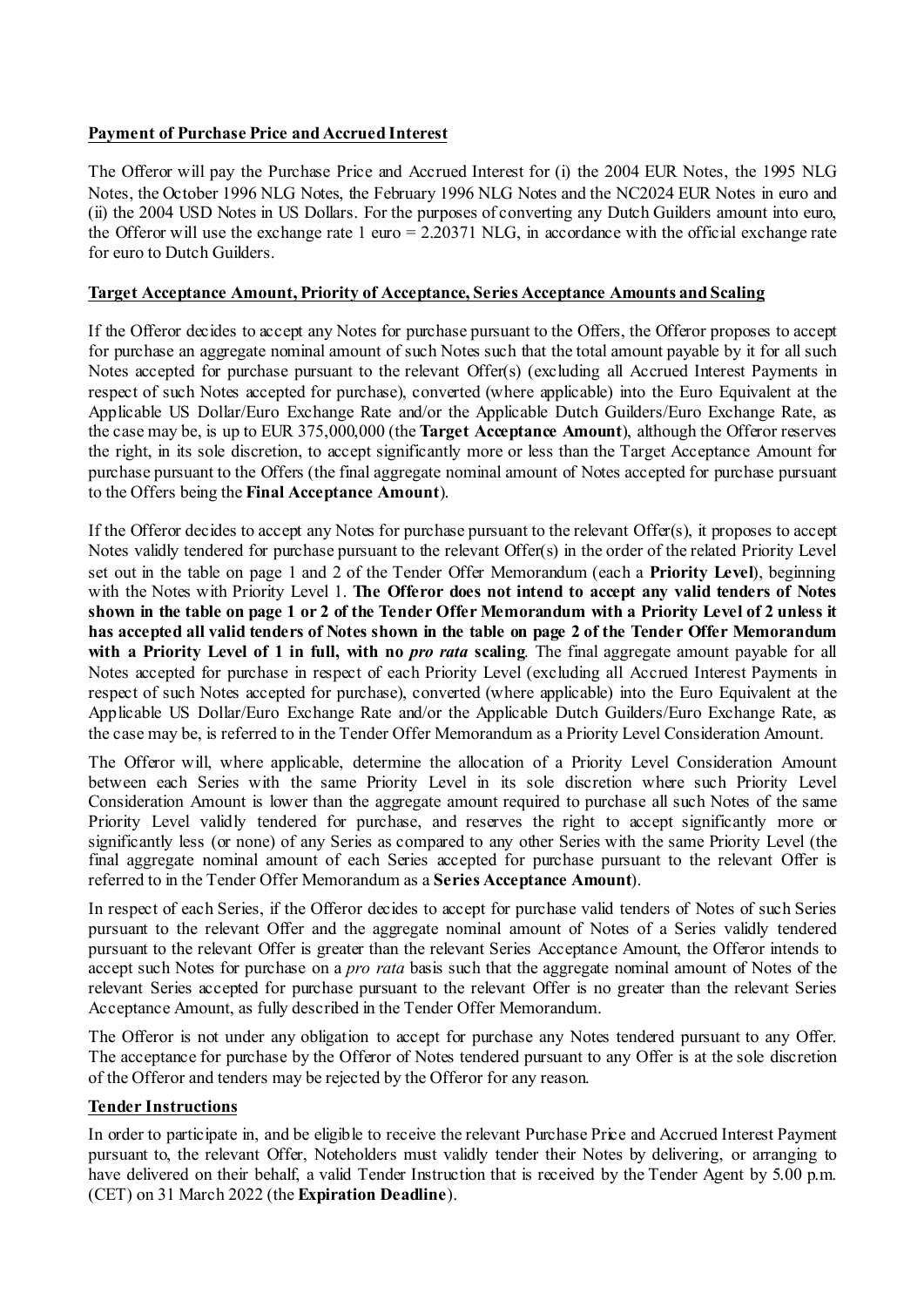**Tender Instructions will be irrevocable** except in the limited circumstances described in the Tender Offer Memorandum.

A separate Tender Instruction must be completed on behalf of each beneficial owner and in respect of each Series. Tender Instructions must be submitted in respect of a minimum nominal amount of Notes of the relevant Series of no less than the minimum denomination for such Series and may thereafter be submitted in integral multiples of the relevant permitted integral multiple amount for such Series, each as set out in the Tender Offer Memorandum. A separate Tender Instruction must be completed on behalf of each beneficial owner and in respect of each Series.

| <b>Indicative Timetable for the Offers</b>                                                                                                                                                                                                                                                                                                                                                                                               |                                                                                        |  |  |  |
|------------------------------------------------------------------------------------------------------------------------------------------------------------------------------------------------------------------------------------------------------------------------------------------------------------------------------------------------------------------------------------------------------------------------------------------|----------------------------------------------------------------------------------------|--|--|--|
| <b>Events</b>                                                                                                                                                                                                                                                                                                                                                                                                                            | <b>Times and Dates</b>                                                                 |  |  |  |
| Commencement of the Offers                                                                                                                                                                                                                                                                                                                                                                                                               | (All times are CET)                                                                    |  |  |  |
| Offers announced. Tender Offer Memorandum available from<br>the Tender Agent.                                                                                                                                                                                                                                                                                                                                                            | Wednesday, 23 March 2022                                                               |  |  |  |
| <b>Expiration Deadline</b>                                                                                                                                                                                                                                                                                                                                                                                                               |                                                                                        |  |  |  |
| Final deadline for receipt of valid Tender Instructions by the<br>Tender Agent in order for Noteholders to be able to participate<br>in the Offers.                                                                                                                                                                                                                                                                                      | 5.00 p.m. on<br>Thursday, 31 March 2022                                                |  |  |  |
| <b>Announcement of Indicative Results</b>                                                                                                                                                                                                                                                                                                                                                                                                |                                                                                        |  |  |  |
| Announcement by the Offeror of a non-binding indication of the<br>levels at which it expects to set the Final Acceptance Amount<br>and each Series Acceptance Amount, and indicative details of<br>the <i>pro rata</i> scaling that is expected to be applied to valid<br>tenders of any Series (if any), in the event that the Offeror<br>decides to accept valid tenders of Notes pursuant to the relevant<br>$Offer(s)$ .             | Prior to the Pricing Time<br>on<br>Friday, 1 April 2022                                |  |  |  |
| <b>Pricing Time</b>                                                                                                                                                                                                                                                                                                                                                                                                                      |                                                                                        |  |  |  |
| Determination of the 2024 Interpolated Mid-Swap Rate, the<br>NC2024 EUR Notes Purchase Yield and the Purchase Price in<br>respect of the NC2024 EUR Notes.                                                                                                                                                                                                                                                                               | At or around 11.00 a.m. on Friday,<br>1 April 2022                                     |  |  |  |
| <b>Announcement of Results and Pricing</b>                                                                                                                                                                                                                                                                                                                                                                                               |                                                                                        |  |  |  |
| Announcement of whether the Offeror will accept valid tenders<br>of Notes pursuant to any Offer and, if so accepted, the Final<br>Acceptance Amount, each Series Acceptance Amount, the 2024<br>Interpolated Mid-Swap Rate, the NC2024 EUR Notes Purchase<br>Yield, the Purchase Price in respect of the NC2024 EUR Notes<br>and details of the <i>pro rata</i> scaling that will be applied to valid<br>tenders of any Series (if any). | As soon as reasonably practicable<br>after the Pricing Time on Friday, 1<br>April 2022 |  |  |  |
| <b>Settlement Date</b>                                                                                                                                                                                                                                                                                                                                                                                                                   |                                                                                        |  |  |  |
| Expected Settlement Date for the Offers.                                                                                                                                                                                                                                                                                                                                                                                                 | Tuesday, 5 April 2022                                                                  |  |  |  |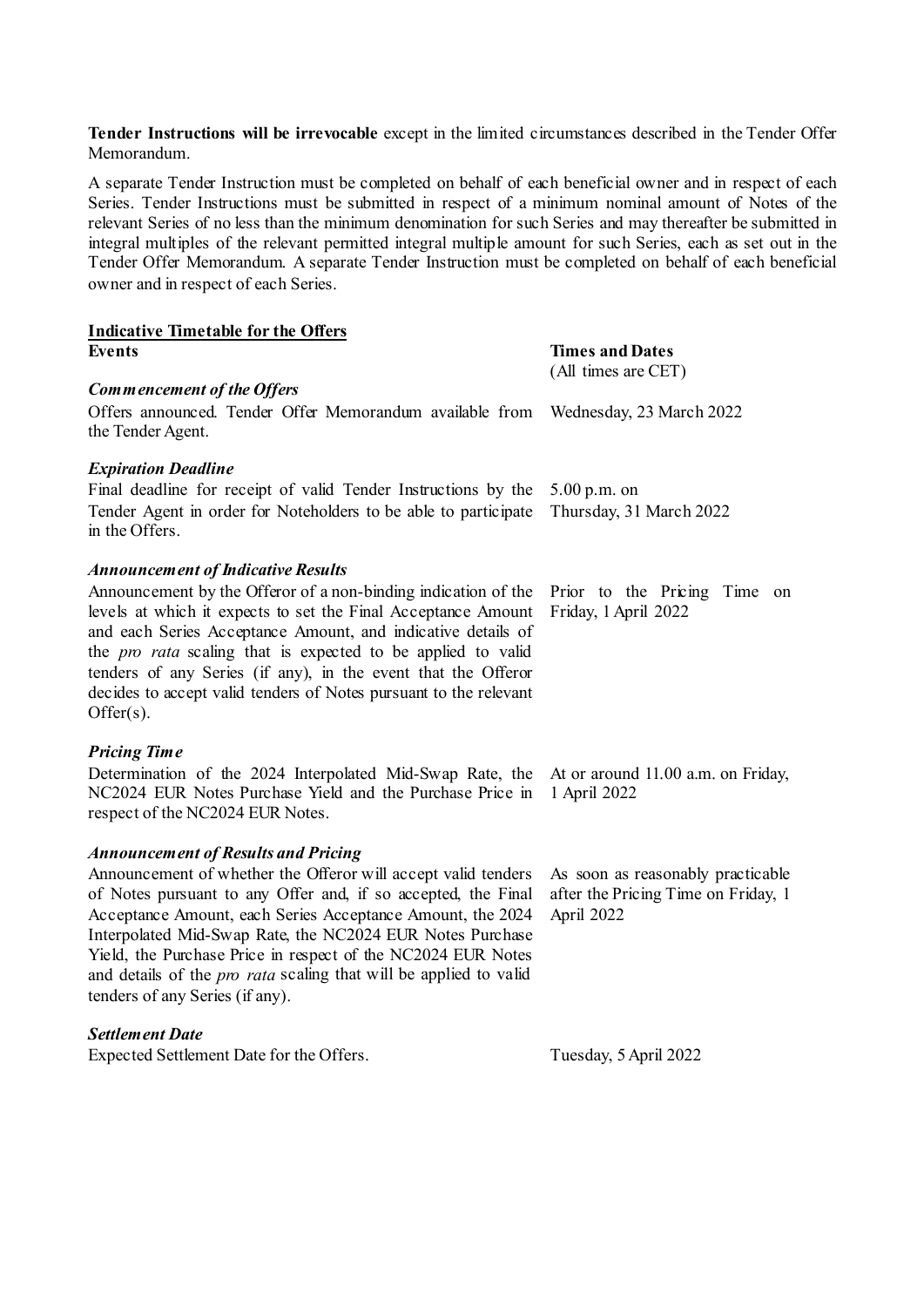*The Offeror may, in its sole discretion, extend, re-open, amend, waive any condition of and/or terminate any Offer at any time (subject to applicable law and as provided in the Tender Offer Memorandum) and the above times and dates are subject to the right of the Offerorto so extend, re-open, amend, waive any condition ofand/or terminate any Offer.*

*Noteholders are advised to check with any bank, securities broker or other intermediary through which they hold Notes when such intermediary would need to receive instructions from a Noteholder in order for that Noteholder to be able to participate in, or (in the limited circumstances in which revocation is permitted) revoke their instruction to participate in, the relevant Offer by the deadlines set out above and in the Tender Offer Memorandum. The deadlines set by any such intermediary and each Clearing System for the submission and withdrawal of Tender Instructions will be earlier than the relevant deadlines set out above and in the Tender Offer Memorandum.*

*Noteholders who hold positions directly in Nederlands Centraal Instituut voor Giraal Effectenverkeer B.V. (Euroclear Netherlands) or through a direct participant of Euroclear Netherlands must, in order to be eligible to participate in the Offers, (i) arrange for the relevant Notes which they wish to tender for purchase to be deposited with an account in either Euroclear or Clearstream, Luxembourg, and (ii) maintain, or where relevant, procure, access to an account in either Euroclear or Clearstream, Luxembourg through which such Notes can be traded, and to which both the relevant Purchase Price and the Accrued Interest may be credited by the Offeror.* 

*Noteholders who do not have access to an account in either Euroclear or Clearstream, Luxembourg (either directly or through a Direct Participant or other intermediary), or who do not deposit the Notes which they wish to tender with a Direct Participant in either Euroclear or Clearstream, Luxembourg, will not be able to submit a Tender Instruction to the Tender Agent and will not be eligible to participate in the Offers. Noteholders who believe they hold positions directly in Euroclear Netherlands or through a direct participant of Euroclear Netherlands may contact the Tender Agent or consult their broker, dealer, or other similar nominee for assistance in respect of these procedures.*

*Unless stated otherwise, announcements in connection with the Offers will be made by (i) the issue of a press release to a Notifying News Service and/or (ii) the delivery of notices to the Clearing Systems for communication to Direct Participants, and may also be found on the relevant Reuters International Insider Screen. Copies of all such announcements, press releases and notices can also be obtained upon request from the Tender Agent, the contact details for which are below. Significant delays may be experienced where notices are delivered to the Clearing Systems and Noteholders are urged to contact the Tender Agent for the relevant announcements during the course of the Offers. In addition, Noteholders may contact the Dealer Manager for information using the contact details below.*

**Noteholders are advised to read carefully the Tender Offer Memorandum for full details of and information on the procedures for participating in the relevant Offer.**

BofA Securities Europe SA is acting as Dealer Manager for the Offers and Lucid Issuer Services Limited is acting as Tender Agent.

Questions and requests for assistance in connection with the Offers may be directed to the Dealer Manager.

#### *The Dealer Manager*

**BofA Securities Europe SA** 51 rue la Boétie 75008 Paris France

Telephone: +33 1 877 01057 Attention: Liability Management Group Email: DG.LM-EMEA@bofa.com

Questions and requests for assistance in connection with the delivery of Tender Instructions may be directed to the Tender Agent.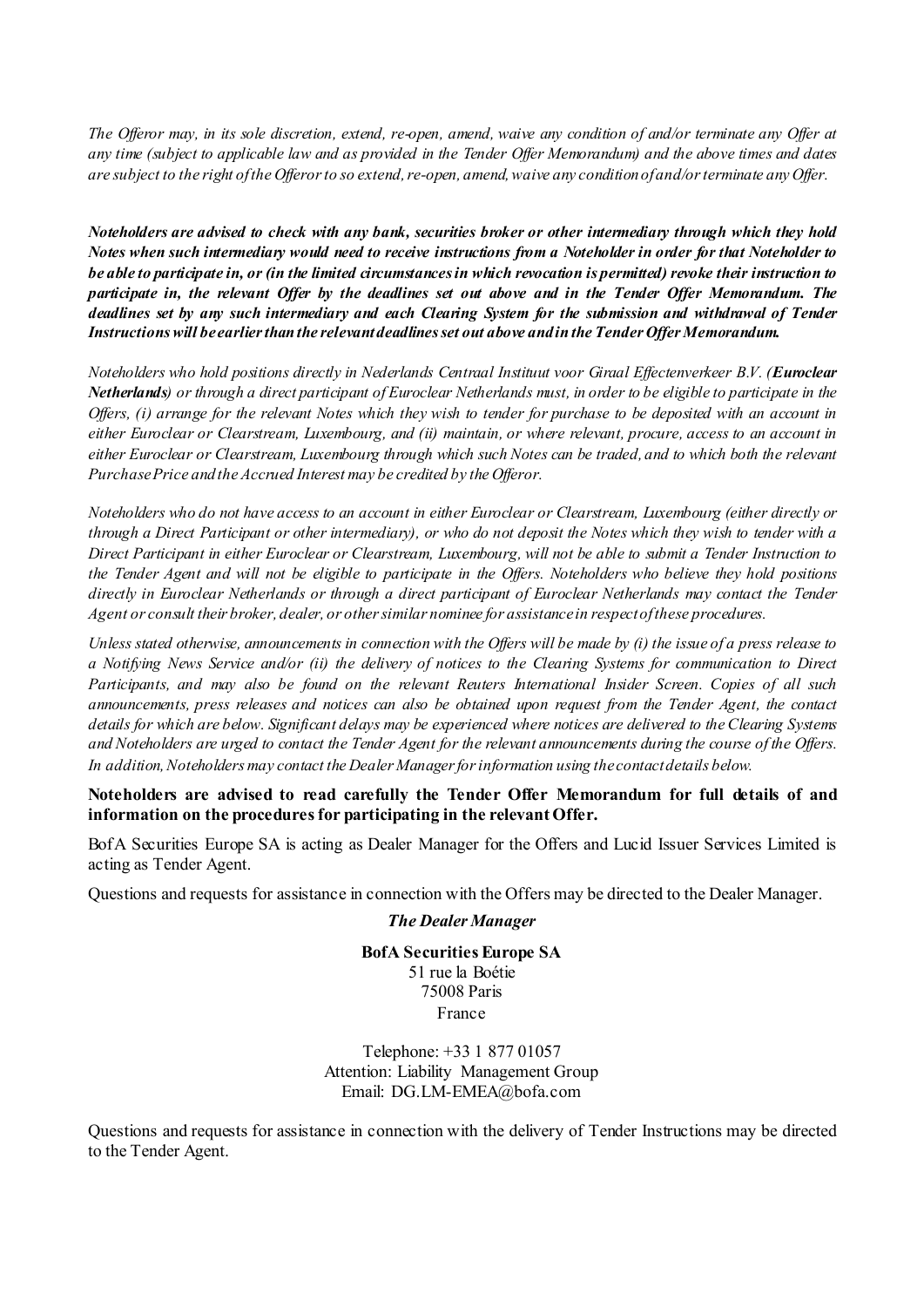#### *The Tender Agent*

**Lucid Issuer Services Limited** The Shard 32 London Bridge Street London SE1 9SG United Kingdom

Telephone: +44 (0) 20 7704 0880 Attention: Arlind Bytyqi Email: [aegon@lucid-is.com](mailto:aegon@lucid-is.com) Website:<https://deals.lucid-is.com/aegon>

**DISCLAIMER** This announcement must be read in conjunction with the Tender Offer Memorandum. This announcement and the Tender Offer Memorandum contain important information which should be read carefully before any decision is made with respect to any Offer. If any Noteholder is in any doubt as to the action it should take, it is recommended to seek its own financial advice, including in respect of any tax consequences, from its broker, bank manager, solicitor, accountant or other independent financial, tax or legal adviser. Any individual or company whose Notes are held on its behalf by a broker, dealer, bank, custodian, trust company or other nominee must contact such entity if it wishes to tender such Notes pursuant to the relevant Offer. None of the Offeror, the Dealer Manager or the Tender Agent makes any recommendation whether Noteholders should tender Notes pursuantto anyOffer.

#### **OFFER AND DISTRIBUTION RESTRICTIONS**

The distribution of this announcement and the Tender Offer Memorandum in certain jurisdictions may be restricted by law. Persons into whose possession this announcement and/or the Tender Offer Memorandum comes are required by each of the Offeror, the Dealer Manager and the Tender Agent to inform themselves about, and to observe, any such restrictions. Neither this announcement nor the Tender Offer Memorandum constitutes an offer to buy or a solicitation of an offer to sell the Notes (and tenders of Notes in the Offers will not be accepted from Noteholders) in any circumstances in which such offer or solicitation is unlawful.

**United States.** The Offers are not being made, and will not be made, directly or indirectly, in or into, or by use of the mails of, or by any means or instrumentality of interstate or foreign commerce of, or of any facilities of a national securities exchange of, the United States. This includes, but is not limited to, facsimile transmission, electronic mail, telex, telephone, the internet and other forms of electronic communication. The Notes may not be tendered in the Offers by any such use, means, instrumentality or facility from or within the United States or by persons located or resident in the United States. Accordingly, copies of this announcement, the Tender Offer Memorandum and any other documents or materials relating to the Offers are not being, and must not be, directly or indirectly mailed or otherwise transmitted, distributed or forwarded (including, without limitation, by custodians, nominees or trustees) in or into the United States or to any persons located or resident in the United States. Any purported tender of Notes in the Offers resulting directly or indirectly from a violation of these restrictions will be invalid and any purported tender of Notes made by, or by any person acting for the account or benefit of, a person located in the United States or any agent, fiduciary or other intermediary acting on a non-discretionary basis for a principal giving instructions from within the United States will be invalid and will not be accepted.

Neither this announcement nor the Tender Offer Memorandum is an offer of securities for sale in the United States or to U.S. persons (as defined in Regulation S of the Securities Act (each a U.S. Person)). Securities may not be offered or sold in the United States absent registration under, or an exemption from the registration requirements of, the Securities Act.

Each Noteholder participating in an Offer will represent that it is not located in the United States and is not participating in such Offer from the United States, or it is acting on a non-discretionary basis for a principal located outside the United States that is not giving an order to participate in such Offer from the United States. For the purposes of this and the above paragraph, **United States** means the United States of America, its territories and possessions (including Puerto Rico, the U.S. Virgin Islands, Guam, American Samoa, Wake Island and the Northern Mariana Islands), any state of the United States of America and the District of Columbia.

**Italy.** None of the Offers, this announcement, the Tender Offer Memorandum or any other document or materials relating to the Offers have been or will be submitted to the clearance procedures of the *Commissione Nazionale per le*